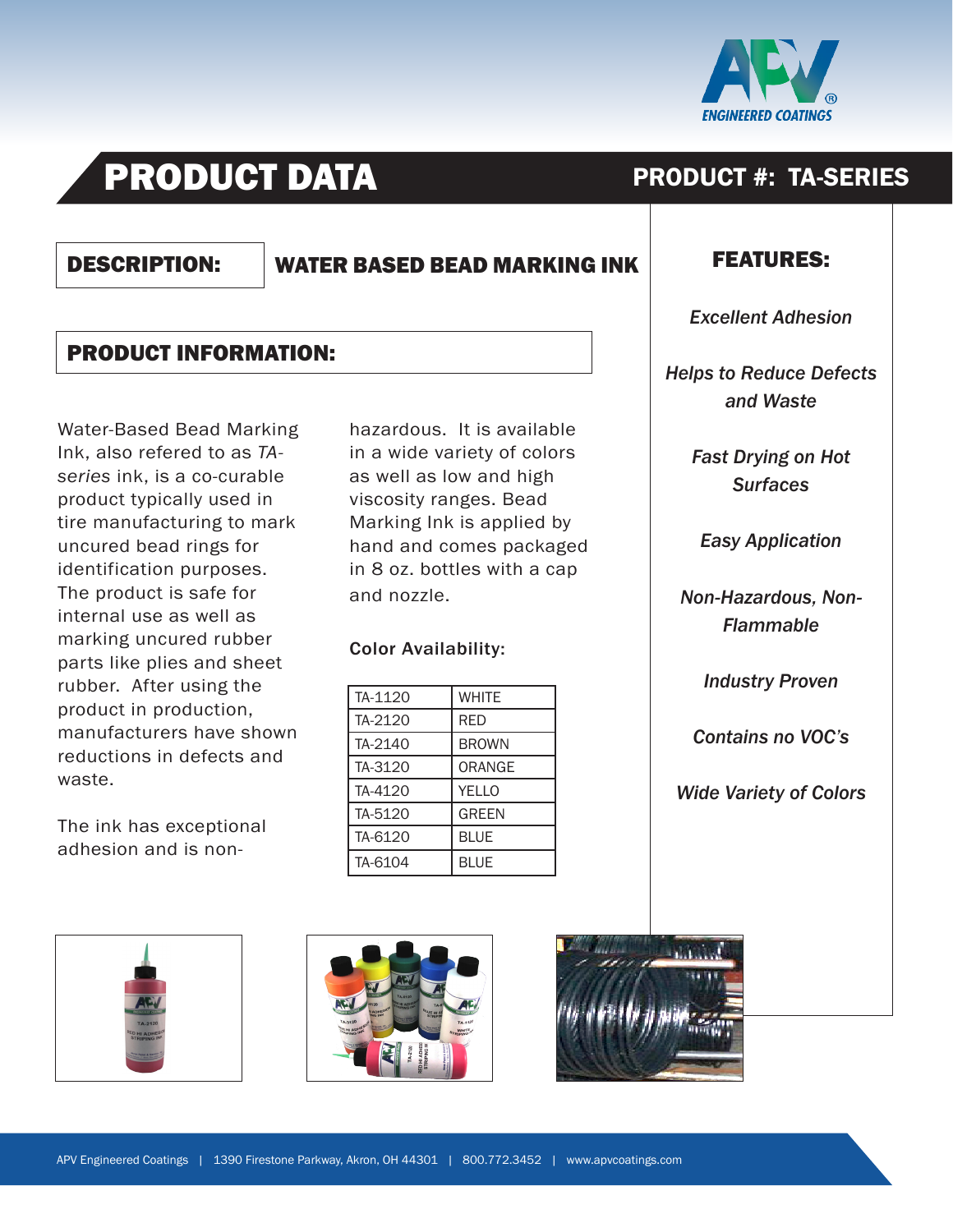

rev. date: 08/16/2016

The information and data given herein are based upon tests and reports considered reliable and are believed to be accurate. However, due to varied application and handling methods, no guarantee of duplicate performance, expressed or implied, is made.



#### A focused partner in advanced coating, chemical & manufacturing solutions…

Founded in 1878, APV Engineered Coatings custom engineers and manufactures industrial coatings and advanced chemical products out its state-of-the-art facility in Akron, Ohio. APV is a partner for some of the world's top producing manufacturers due to our expertise in chemical composition, the commercialization of advanced materials, and large-scale production with acute quality control. Our innovative solutions have been integrated into a variety of industries for unique applications.

At APV, clients work with knowledgeable and personable staff who are focused on delivering optimum solutions in an unprecedented timeframe. APV thrives by recognizing the importance of our clients' success, which have proved to create longstanding partnerships.





APV Engineered Coatings, Inc. 1390 Firestone Parkway Akron, Ohio 44301 USA 800.772.3452 sales@apvcoatings.com www.apvcoatings.com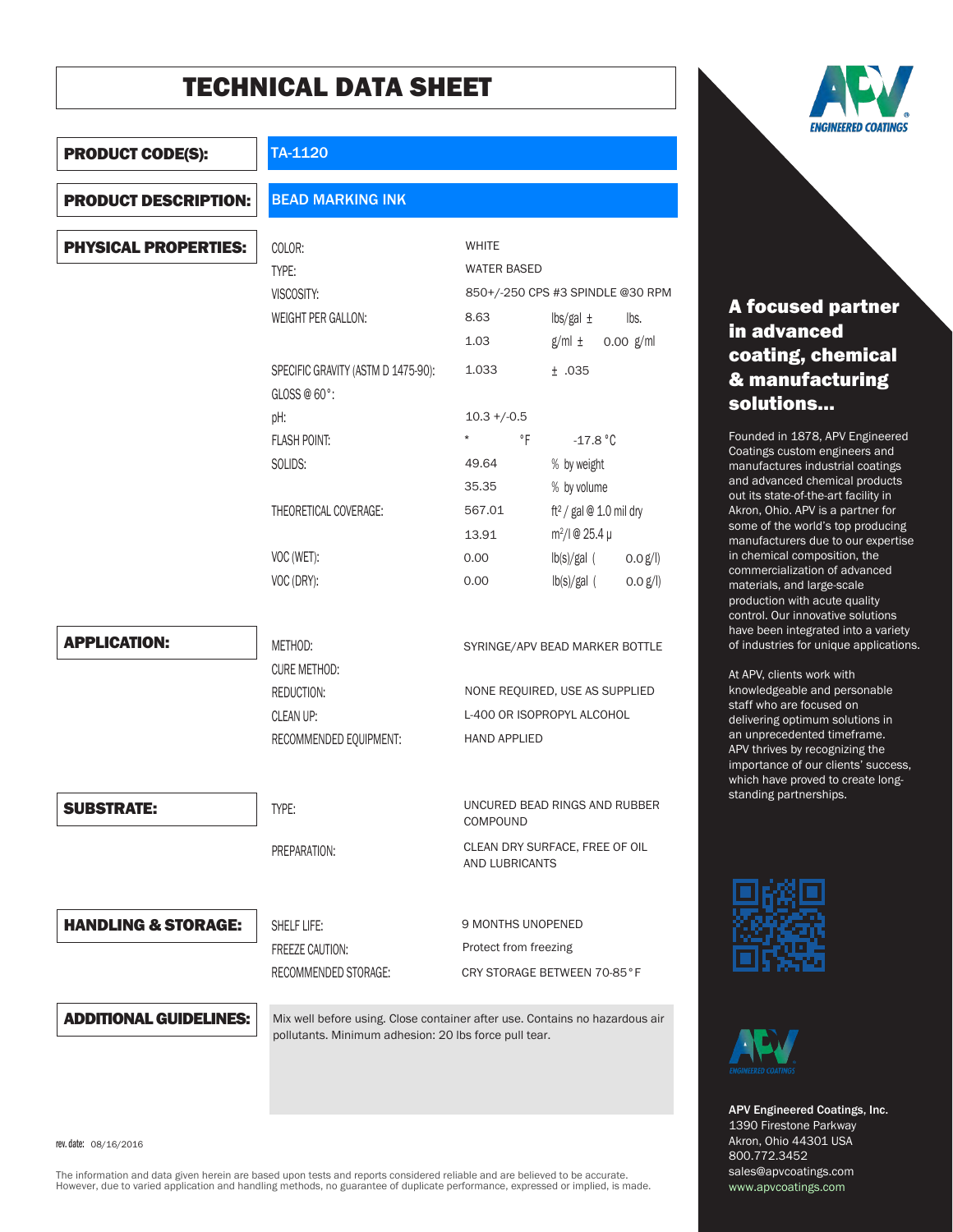

## A focused partner in advanced coating, chemical & manufacturing solutions…

Founded in 1878, APV Engineered Coatings custom engineers and manufactures industrial coatings and advanced chemical products out its state-of-the-art facility in Akron, Ohio. APV is a partner for some of the world's top producing manufacturers due to our expertise in chemical composition, the commercialization of advanced materials, and large-scale production with acute quality control. Our innovative solutions have been integrated into a variety of industries for unique applications.

At APV, clients work with knowledgeable and personable staff who are focused on delivering optimum solutions in an unprecedented timeframe. APV thrives by recognizing the importance of our clients' success, which have proved to create longstanding partnerships.





APV Engineered Coatings, Inc. 1390 Firestone Parkway Akron, Ohio 44301 USA 800.772.3452 sales@apvcoatings.com www.apvcoatings.com

#### PRODUCT CODE(S):

#### TA-2120

#### $\frac{1}{2}$  lbs. 0.00  $g/ml$ 0.980 <u>+</u> 0.35  $Q \times Q \times C$ % by weight % by volume ft² / gal @ 1.0 mil dry m2/l @ 25.4 µ 0.09 lb(s)/gal ( 10.8 g/l) lb(s)/gal ( g/l) 0.20 24.0 COLOR: TYPE: VISCOSITY: WEIGHT PER GALLON: SPECIFIC GRAVITY (ASTM D 1475-90): GLOSS @ 60°: pH: FLASH POINT: SOLIDS: THEORETICAL COVERAGE: VOC (WET): VOC (DRY): METHOD: CURE METHOD: REDUCTION: CLEAN UP: RECOMMENDED EQUIPMENT: TYPE: PREPARATION: SHELF LIFE: FREEZE CAUTION: RECOMMENDED STORAGE: PRODUCT DESCRIPTION: PHYSICAL PROPERTIES: APPLICATION: SUBSTRATE: HANDLING & STORAGE: BEAD MARKING INK RED WATER BASED 850+/-250 CPS #3 SPINDLE @ 30 RPM 8.14 0.98  $g/ml \pm$  $10.3+/0.5$  $210 °F$ 44.39 34.02 545.68 13.39 SYRINGE/APV BEAD MARKER BOTTLE NONE REQUIRED, USE AS SUPPLIED L-400 OR ISOPROYL ALCOHOL HAND APPLIED UNCURED BEAD RINGS AND RUBBER COMPOUND CLEAN, DRY SURFACE, FREE OF OIL AND LUBRICANTS 9 MONTHS UNOPENED Protect from freezing DRY STORAGE BETWEEN 70-85°F

Mix well before using. Close container after use. Contains no hazardous air pollutants. Minimum adhesion 20 lbs force pull tear.

rev. date: 08/16/2016

ADDITIONAL GUIDELINES: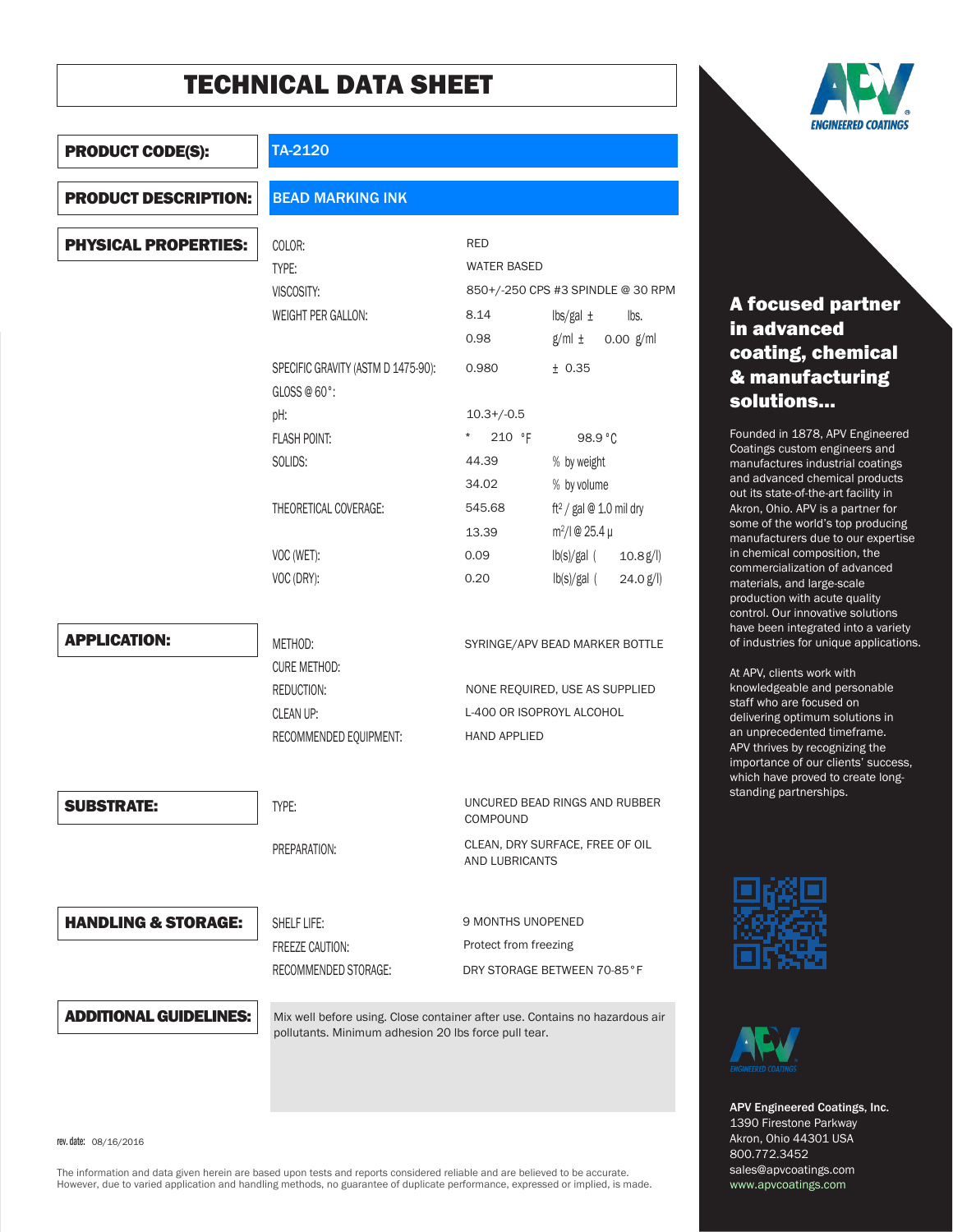

## A focused partner in advanced coating, chemical & manufacturing solutions…

Founded in 1878, APV Engineered Coatings custom engineers and manufactures industrial coatings and advanced chemical products out its state-of-the-art facility in Akron, Ohio. APV is a partner for some of the world's top producing manufacturers due to our expertise in chemical composition, the commercialization of advanced materials, and large-scale production with acute quality control. Our innovative solutions have been integrated into a variety of industries for unique applications.

At APV, clients work with knowledgeable and personable staff who are focused on delivering optimum solutions in an unprecedented timeframe. APV thrives by recognizing the importance of our clients' success, which have proved to create longstanding partnerships.





APV Engineered Coatings, Inc. 1390 Firestone Parkway Akron, Ohio 44301 USA 800.772.3452 sales@apvcoatings.com www.apvcoatings.com

| <b>PRODUCT CODE(S):</b>        | TA-2140<br><b>BEAD MARKING INK</b>                                                                                                                       |                                                   |                                       |             |  |  |
|--------------------------------|----------------------------------------------------------------------------------------------------------------------------------------------------------|---------------------------------------------------|---------------------------------------|-------------|--|--|
| <b>PRODUCT DESCRIPTION:</b>    |                                                                                                                                                          |                                                   |                                       |             |  |  |
| <b>PHYSICAL PROPERTIES:</b>    | COLOR:                                                                                                                                                   | <b>BROWN</b>                                      |                                       |             |  |  |
|                                | TYPE:                                                                                                                                                    | <b>WATER BASED</b>                                |                                       |             |  |  |
|                                | VISCOSITY:                                                                                                                                               |                                                   | #3 SPINDLE @30 RPM 850+/-250 CPS      |             |  |  |
|                                | <b>WEIGHT PER GALLON:</b>                                                                                                                                | 8.16                                              | $\frac{1}{2}$ lbs/gal $\pm$ 0.30 lbs. |             |  |  |
|                                |                                                                                                                                                          | 0.98                                              | $g/ml \pm$                            | $0.04$ g/ml |  |  |
|                                | SPECIFIC GRAVITY (ASTM D 1475-90):<br>GLOSS @ 60°:                                                                                                       | 0.979                                             | ± 0.035                               |             |  |  |
|                                | pH:                                                                                                                                                      | $10.3 + / -0.5$                                   |                                       |             |  |  |
|                                | <b>FLASH POINT:</b>                                                                                                                                      | $^{\star}$<br>200 °F                              | 93.3 °C                               |             |  |  |
|                                | SOLIDS:                                                                                                                                                  | 46.55                                             | % by weight                           |             |  |  |
|                                |                                                                                                                                                          | 33.69                                             | % by volume                           |             |  |  |
|                                | THEORETICAL COVERAGE:                                                                                                                                    | 540.39                                            | ft <sup>2</sup> / gal @ 1.0 mil dry   |             |  |  |
|                                |                                                                                                                                                          | 13.26                                             | $m^2/l$ @ 25.4 $\mu$                  |             |  |  |
|                                | VOC (WET):                                                                                                                                               | 0.00                                              | $lb(s)/gal$ (                         | 0.0 g/      |  |  |
|                                | VOC (DRY):                                                                                                                                               | 0.00                                              | $lb(s)/gal$ (                         | 0.0 g/l     |  |  |
| <b>APPLICATION:</b>            | METHOD:                                                                                                                                                  | SYRINGE/APV BEAD MARKERS BOTTLE                   |                                       |             |  |  |
|                                | <b>CURE METHOD:</b>                                                                                                                                      |                                                   |                                       |             |  |  |
|                                | REDUCTION:                                                                                                                                               | NONE REQUIRED, USE AS SUPPLIED                    |                                       |             |  |  |
|                                | CLEAN UP:                                                                                                                                                |                                                   | L-400 ISOPROPYL ALCOHOL               |             |  |  |
|                                | RECOMMENDED EQUIPMENT:                                                                                                                                   | HAND-APPLIED                                      |                                       |             |  |  |
| SUBSTRATE:                     | TYPE:                                                                                                                                                    | UNCURED BEAD RINGS AND RUBBER<br><b>COMPOUND</b>  |                                       |             |  |  |
|                                | PREPARATION:                                                                                                                                             | CLEAN, DRY SURFACE, FREE OF OIL<br>AND LUBRICANTS |                                       |             |  |  |
| <b>HANDLING &amp; STORAGE:</b> | SHELF LIFE:                                                                                                                                              | 9 MONTHS UNOPENED                                 |                                       |             |  |  |
|                                | FREEZE CAUTION:                                                                                                                                          | Protect from freezing                             |                                       |             |  |  |
|                                | RECOMMENDED STORAGE:                                                                                                                                     | DRY STORAGE BETWEEN 70-80°F                       |                                       |             |  |  |
| <b>ADDITIONAL GUIDELINES:</b>  | Mix well before using. Close container after use. Contains no hazardous air<br>pollutants. Minimum adhesion 20 lbs force pull tear. Dry to touch in 1-10 |                                                   |                                       |             |  |  |

rev. date: 08/16/2016

The information and data given herein are based upon tests and reports considered reliable and are believed to be accurate.<br>However, due to varied application and handling methods, no guarantee of duplicate performance, ex

minutes dependent on air flow. High Adhesion.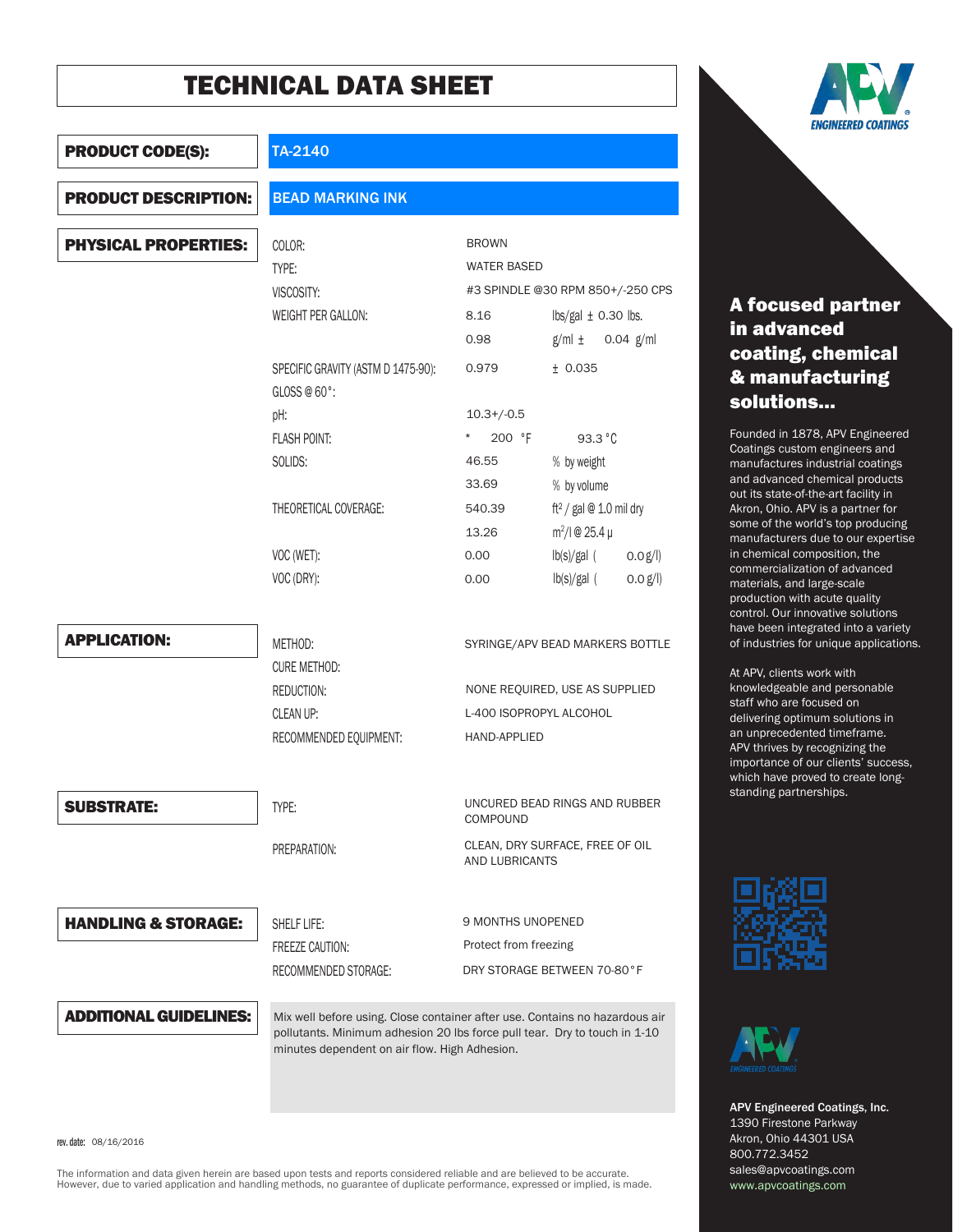



## A focused partner in advanced coating, chemical & manufacturing solutions…

Founded in 1878, APV Engineered Coatings custom engineers and manufactures industrial coatings and advanced chemical products out its state-of-the-art facility in Akron, Ohio. APV is a partner for some of the world's top producing manufacturers due to our expertise in chemical composition, the commercialization of advanced materials, and large-scale production with acute quality control. Our innovative solutions have been integrated into a variety of industries for unique applications.

At APV, clients work with knowledgeable and personable staff who are focused on delivering optimum solutions in an unprecedented timeframe. APV thrives by recognizing the importance of our clients' success, which have proved to create longstanding partnerships.





APV Engineered Coatings, Inc. 1390 Firestone Parkway Akron, Ohio 44301 USA 800.772.3452 sales@apvcoatings.com www.apvcoatings.com

rev. date: 08/16/2016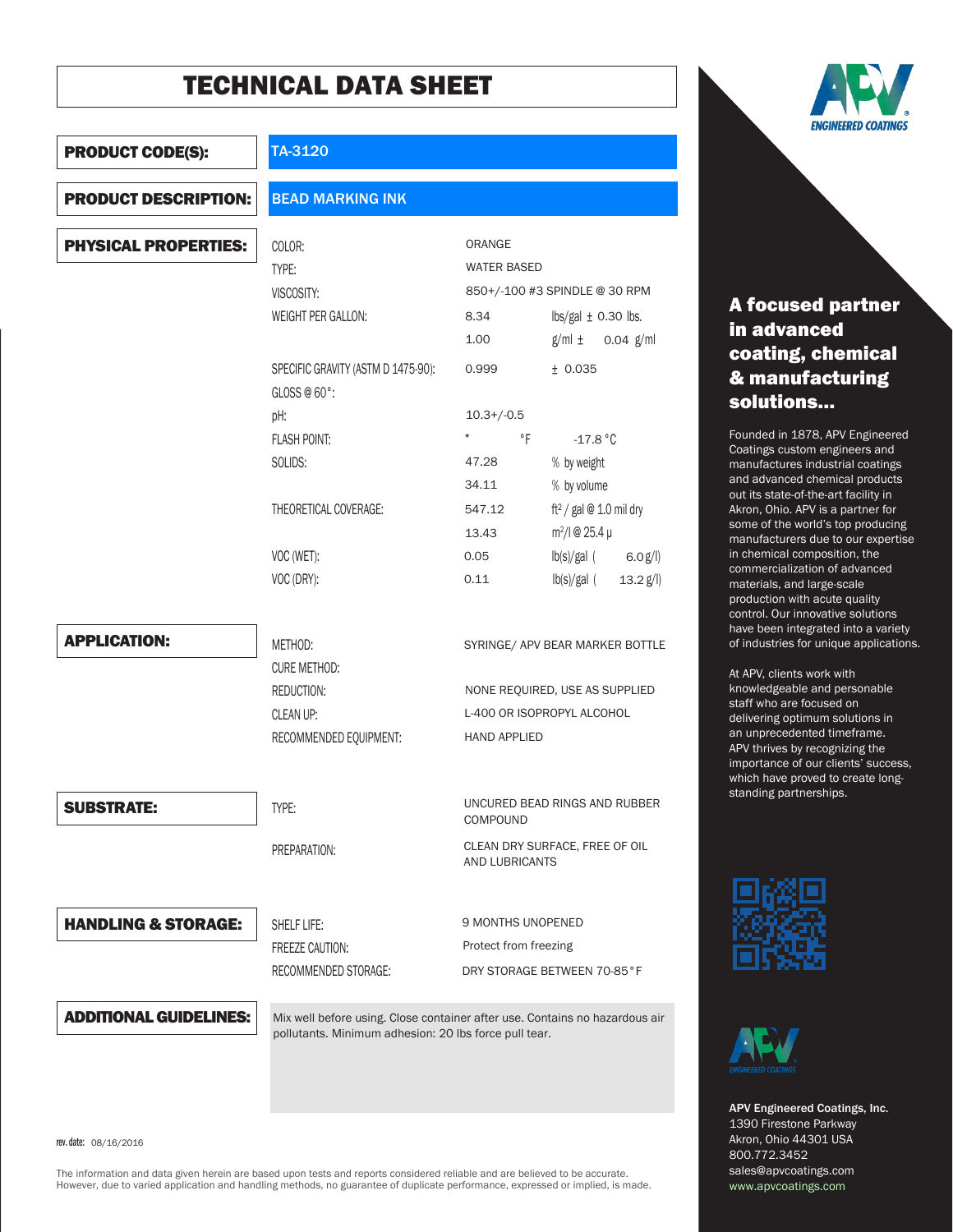| <b>PRODUCT CODE(S):</b>        | TA-5120                                                                                                                              |                                                                                                                       |                                                      |  |
|--------------------------------|--------------------------------------------------------------------------------------------------------------------------------------|-----------------------------------------------------------------------------------------------------------------------|------------------------------------------------------|--|
| <b>PRODUCT DESCRIPTION:</b>    | <b>BEAD MARKING INK</b>                                                                                                              |                                                                                                                       |                                                      |  |
| <b>PHYSICAL PROPERTIES:</b>    | COLOR:<br>TYPE:<br>VISCOSITY:                                                                                                        | <b>GREEN</b><br><b>WATER BASED</b><br>850+/-150 #3@30                                                                 |                                                      |  |
|                                | WEIGHT PER GALLON:                                                                                                                   | 8.31<br>1.00                                                                                                          | lbs/gal $\pm$ 0.30 lbs.<br>$0.04$ g/ml<br>$g/ml \pm$ |  |
|                                | SPECIFIC GRAVITY (ASTM D 1475-90):<br>$GLOSS @ 60^\circ$ :                                                                           | 0.991                                                                                                                 | ± 0.04                                               |  |
|                                | pH:<br><b>FLASH POINT:</b><br>SOLIDS:                                                                                                | $10.3 + / -0.5$<br>212 °F<br>$\star$<br>47.91                                                                         | 100.0 °C<br>% by weight                              |  |
|                                | THEORETICAL COVERAGE:                                                                                                                | % by volume<br>34.41<br>ft <sup>2</sup> / gal $@$ 1.0 mil dry<br>551.94<br>$m^2/l$ @ 25.4 $\mu$<br>13.54              |                                                      |  |
|                                | VOC (WET):<br>VOC (DRY):                                                                                                             | 0.00<br>0.00                                                                                                          | $lb(s)/gal$ (<br>0.0 g/l<br>$lb(s)/gal$ (<br>0.0 g/l |  |
| <b>APPLICATION:</b>            | METHOD:<br><b>CURE METHOD:</b>                                                                                                       | SYRINGE/APV BEAD MARKER BOTTLE<br>NONE REQUIRED, USE AS SUPPLIED<br>L-400 OR ISOPROPYL ALCOHOL<br><b>HAND APPLIED</b> |                                                      |  |
|                                | REDUCTION:<br>CLEAN UP:                                                                                                              |                                                                                                                       |                                                      |  |
|                                | RECOMMENDED EQUIPMENT:                                                                                                               |                                                                                                                       |                                                      |  |
| <b>SUBSTRATE:</b>              | TYPE:                                                                                                                                | UNCURED BEAD RINGS AND RUBBER<br>COMPOUND<br>CLEAN DRY SURFACE, FREE OF OIL<br>AND LUBRICANTS                         |                                                      |  |
|                                | PREPARATION:                                                                                                                         |                                                                                                                       |                                                      |  |
| <b>HANDLING &amp; STORAGE:</b> | SHELF LIFE:                                                                                                                          | 9 MONTHS UNOPENED                                                                                                     |                                                      |  |
|                                | <b>FREEZE CAUTION:</b>                                                                                                               | Protect from freezing                                                                                                 |                                                      |  |
|                                | RECOMMENDED STORAGE:                                                                                                                 |                                                                                                                       | DRY STORAGE BETWEEN 70-85°F                          |  |
| <b>ADDITIONAL GUIDELINES:</b>  | Mix well before using. Close container after use. Contains no hazardous air<br>pollutants. Minimum adhesion: 20 lbs force pull tear. |                                                                                                                       |                                                      |  |



### A focused partner in advanced coating, chemical & manufacturing solutions…

Founded in 1878, APV Engineered Coatings custom engineers and manufactures industrial coatings and advanced chemical products out its state-of-the-art facility in Akron, Ohio. APV is a partner for some of the world's top producing manufacturers due to our expertise in chemical composition, the commercialization of advanced materials, and large-scale production with acute quality control. Our innovative solutions have been integrated into a variety of industries for unique applications.

At APV, clients work with knowledgeable and personable staff who are focused on delivering optimum solutions in an unprecedented timeframe. APV thrives by recognizing the importance of our clients' success, which have proved to create longstanding partnerships.





APV Engineered Coatings, Inc. 1390 Firestone Parkway Akron, Ohio 44301 USA 800.772.3452 sales@apvcoatings.com www.apvcoatings.com

rev. date: 08/16/2016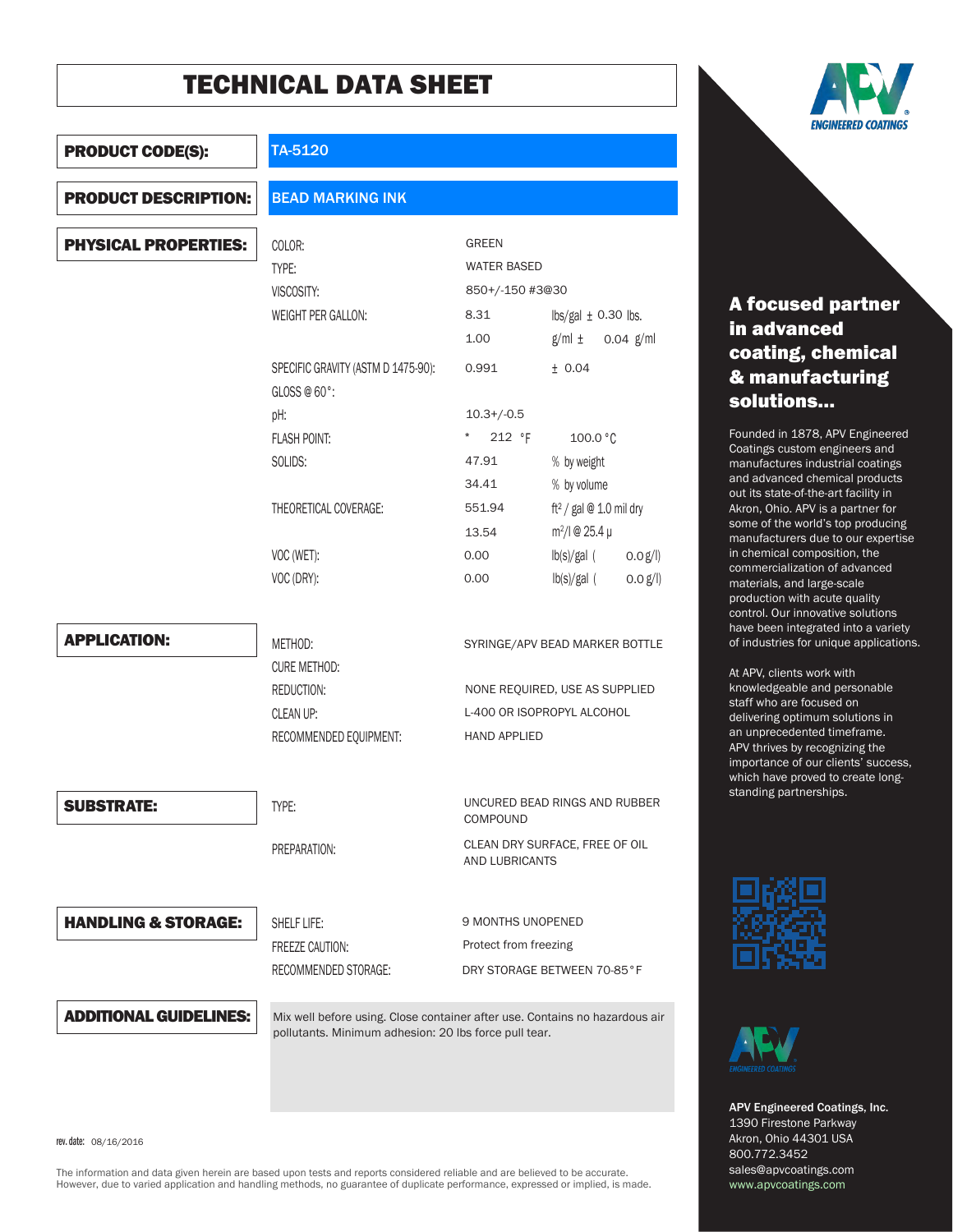

## A focused partner in advanced coating, chemical & manufacturing solutions…

Founded in 1878, APV Engineered Coatings custom engineers and manufactures industrial coatings and advanced chemical products out its state-of-the-art facility in Akron, Ohio. APV is a partner for some of the world's top producing manufacturers due to our expertise in chemical composition, the commercialization of advanced materials, and large-scale production with acute quality control. Our innovative solutions have been integrated into a variety of industries for unique applications.

At APV, clients work with knowledgeable and personable staff who are focused on delivering optimum solutions in an unprecedented timeframe. APV thrives by recognizing the importance of our clients' success, which have proved to create longstanding partnerships.





APV Engineered Coatings, Inc. 1390 Firestone Parkway Akron, Ohio 44301 USA 800.772.3452 sales@apvcoatings.com www.apvcoatings.com

#### PRODUCT CODE(S):

#### TA-4120

| <b>PRODUCT DESCRIPTION:</b>    | <b>BEAD MARKING INK</b>            |                                                                                     |                                       |  |  |
|--------------------------------|------------------------------------|-------------------------------------------------------------------------------------|---------------------------------------|--|--|
| <b>PHYSICAL PROPERTIES:</b>    | COLOR:                             | <b>YELLOW</b>                                                                       |                                       |  |  |
|                                | TYPE:                              | <b>WATER BASED</b><br>850+/-150 #3SPINDLE @30 RPM                                   |                                       |  |  |
|                                | VISCOSITY:                         |                                                                                     |                                       |  |  |
|                                | WEIGHT PER GALLON:                 | 8.46                                                                                | $\frac{1}{2}$ lbs/gal $\pm$ 0.30 lbs. |  |  |
|                                |                                    | 1.01                                                                                | g/ml ±<br>$0.04$ g/ml                 |  |  |
|                                | SPECIFIC GRAVITY (ASTM D 1475-90): | 1.015                                                                               | ± 0.035                               |  |  |
|                                | GLOSS@60°                          |                                                                                     |                                       |  |  |
|                                | pH:                                | $10.3 + / -0.5$                                                                     |                                       |  |  |
|                                | <b>FLASH POINT:</b>                | 212 °F                                                                              | 100.0 °C                              |  |  |
|                                | SOLIDS:                            | 48.33                                                                               | % by weight                           |  |  |
|                                |                                    | 33.05                                                                               | % by volume                           |  |  |
|                                | THEORETICAL COVERAGE:              | ft <sup>2</sup> / gal @ 1.0 mil dry<br>530.12                                       |                                       |  |  |
|                                |                                    | 13.01                                                                               | $m^2$ / $\mid$ @ 25.4 $\upmu$         |  |  |
|                                | VOC (WET):                         | 0.00                                                                                | $lb(s)/gal$ (<br>0.0 g/l              |  |  |
|                                | VOC (DRY):                         | 0.00                                                                                | $lb(s)/gal$ (<br>0.0 g/l              |  |  |
|                                |                                    |                                                                                     |                                       |  |  |
| <b>APPLICATION:</b>            | METHOD:                            |                                                                                     | SYRINGE/APV BEAD MARKER BOTTLE        |  |  |
|                                | <b>CURE METHOD:</b>                | NONE REQUIRED, USE AS SUPPLIED<br>L-400 OR ISOPROPYL ALCOHOL<br><b>HAND APPLIED</b> |                                       |  |  |
|                                | REDUCTION:                         |                                                                                     |                                       |  |  |
|                                | CLEAN UP:                          |                                                                                     |                                       |  |  |
|                                | RECOMMENDED EQUIPMENT:             |                                                                                     |                                       |  |  |
|                                |                                    |                                                                                     |                                       |  |  |
| <b>SUBSTRATE:</b>              | TYPE:                              | COMPOUND                                                                            | UNCURED BEAD RINGS AND RUBBER         |  |  |
|                                | PREPARATION:                       | CLEAN DRY SURFACE, FREE OF OIL<br>AND LUBRICANTS                                    |                                       |  |  |
|                                |                                    |                                                                                     |                                       |  |  |
| <b>HANDLING &amp; STORAGE:</b> | SHELF LIFE:                        | 9 MONTHS UNOPENED                                                                   |                                       |  |  |
|                                | FREEZE CAUTION:                    | Protect from freezing                                                               |                                       |  |  |
|                                | RECOMMENDED STORAGE:               |                                                                                     | DRY STORAGE BETWEEN 70-85°F           |  |  |

ADDITIONAL GUIDELINES:

MiX well before using. Close container after use. Contains no hazardous air pollutants. Minimum adhesion: 20 lbs force pull tear.

rev. date: 08/16/2016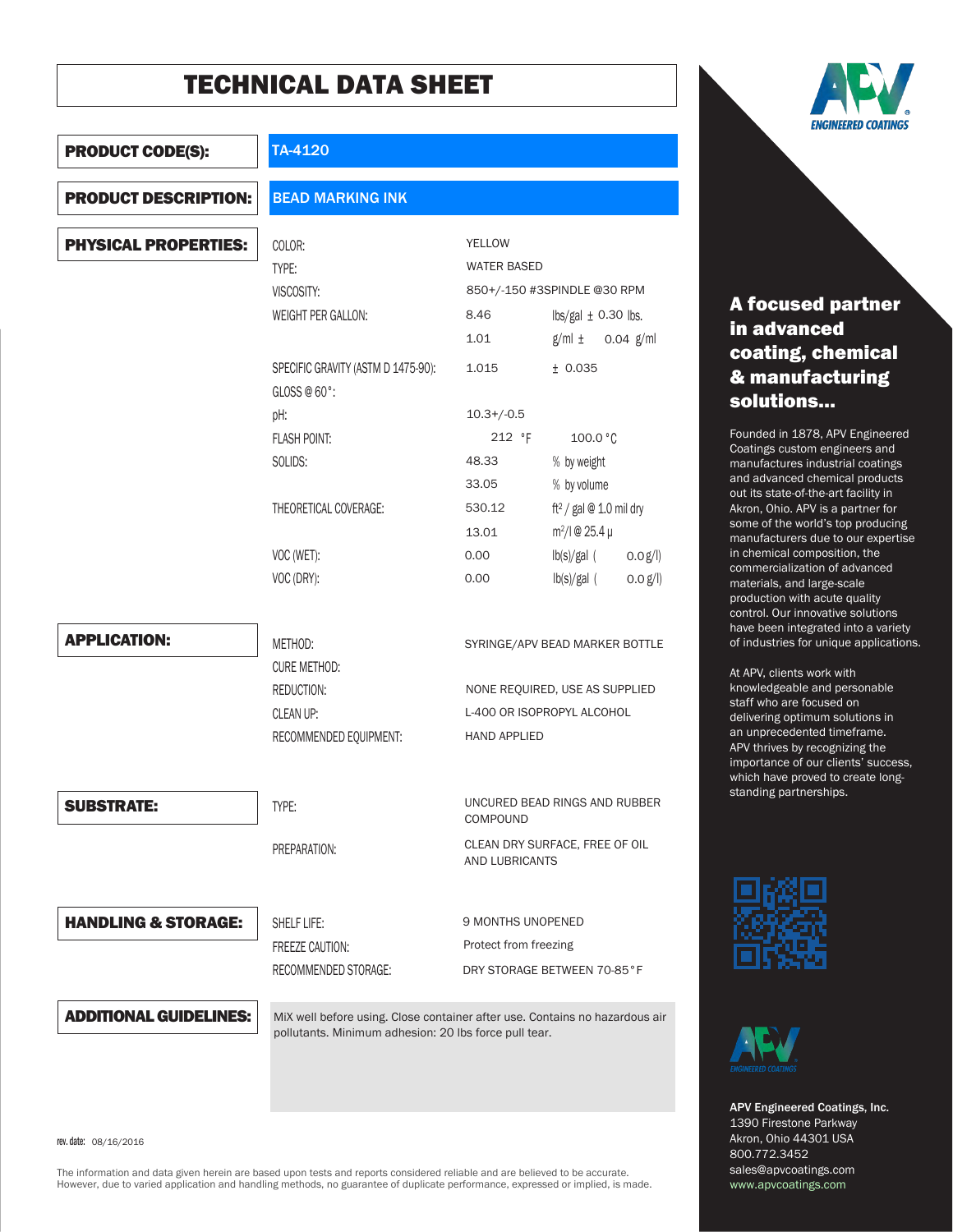TA-6120

PRODUCT CODE(S):



## A focused partner in advanced coating, chemical & manufacturing solutions…

Founded in 1878, APV Engineered Coatings custom engineers and manufactures industrial coatings and advanced chemical products out its state-of-the-art facility in Akron, Ohio. APV is a partner for some of the world's top producing manufacturers due to our expertise in chemical composition, the commercialization of advanced materials, and large-scale production with acute quality control. Our innovative solutions have been integrated into a variety of industries for unique applications.

At APV, clients work with knowledgeable and personable staff who are focused on delivering optimum solutions in an unprecedented timeframe. APV thrives by recognizing the importance of our clients' success, which have proved to create longstanding partnerships.





APV Engineered Coatings, Inc. 1390 Firestone Parkway Akron, Ohio 44301 USA 800.772.3452 sales@apvcoatings.com www.apvcoatings.com

| <b>PRODUCT DESCRIPTION:</b>    | <b>BEAD MARKING INK</b>                                                                                                                                                        |                                                 |                                                |                   |
|--------------------------------|--------------------------------------------------------------------------------------------------------------------------------------------------------------------------------|-------------------------------------------------|------------------------------------------------|-------------------|
| PHYSICAL PROPERTIES:           | COLOR:                                                                                                                                                                         | <b>BLUE</b>                                     |                                                |                   |
|                                | TYPE:                                                                                                                                                                          | <b>WATER BASED</b>                              |                                                |                   |
|                                | VISCOSITY:                                                                                                                                                                     | #3 SPINDLE@30 RPM 850+/-250 RPM                 |                                                |                   |
|                                | WEIGHT PER GALLON:                                                                                                                                                             | 8.46                                            | $\frac{1}{2}$ lbs/gal $\pm$ 0.30 lbs.          |                   |
|                                |                                                                                                                                                                                | 1.01                                            | $g/ml \pm 0.04$ $g/ml$                         |                   |
|                                | SPECIFIC GRAVITY (ASTM D 1475-90):                                                                                                                                             | 1.019                                           | ± 0.035                                        |                   |
|                                | GLOSS @ 60°:                                                                                                                                                                   |                                                 |                                                |                   |
|                                | pH:                                                                                                                                                                            | $10.3 + / -0.5$                                 |                                                |                   |
|                                | <b>FLASH POINT:</b>                                                                                                                                                            | > 200 °F                                        | 93.3 °C                                        |                   |
|                                | SOLIDS:                                                                                                                                                                        | 48.42<br>35.25                                  | % by weight                                    |                   |
|                                |                                                                                                                                                                                |                                                 | % by volume                                    |                   |
|                                | THEORETICAL COVERAGE:                                                                                                                                                          | 565.41                                          | ft <sup>2</sup> / gal $@$ 1.0 mil dry          |                   |
|                                | VOC (WET):                                                                                                                                                                     | 13.87<br>0.02                                   | $m^2$ / $\mid$ @ 25.4 $\upmu$<br>$lb(s)/gal$ ( |                   |
|                                | VOC (DRY):                                                                                                                                                                     | 0.04                                            | $lb(s)/gal$ (                                  | 2.4 g/l<br>4.8 g/ |
|                                |                                                                                                                                                                                |                                                 |                                                |                   |
| Application:                   | METHOD:                                                                                                                                                                        | <b>SYRINGE APPLICATOR</b>                       |                                                |                   |
|                                | <b>CURE METHOD:</b>                                                                                                                                                            |                                                 |                                                |                   |
|                                | <b>REDUCTION:</b>                                                                                                                                                              |                                                 |                                                |                   |
|                                | CLEAN UP:                                                                                                                                                                      | ISOPROPYL ALCOHOL, L-400                        |                                                |                   |
|                                | RECOMMENDED EQUIPMENT:                                                                                                                                                         |                                                 |                                                |                   |
| SUBSTRATE:                     | TYPE:                                                                                                                                                                          | COMPOUNDED TREAD RUBBER<br><b>CLEAN SURFACE</b> |                                                |                   |
|                                | PREPARATION:                                                                                                                                                                   |                                                 |                                                |                   |
|                                |                                                                                                                                                                                |                                                 |                                                |                   |
| <b>HANDLING &amp; STORAGE:</b> | SHELF LIFE:                                                                                                                                                                    | <b>9 MONTHS UNOPENED</b>                        |                                                |                   |
|                                | FREEZE CAUTION:                                                                                                                                                                | Protect from freezing                           |                                                |                   |
|                                | RECOMMENDED STORAGE:                                                                                                                                                           | DRY STORAGE BETWEEN 70-85°F                     |                                                |                   |
| <b>ADDITIONAL GUIDELINES:</b>  | This ink was designed for marking uncured "green" rubber components or<br>hose. It will co-cure with a wide variety of synthetic or natural compounds.<br>Zero (0.0) V.O.C.'s. |                                                 |                                                |                   |

rev. date: 08/16/2016